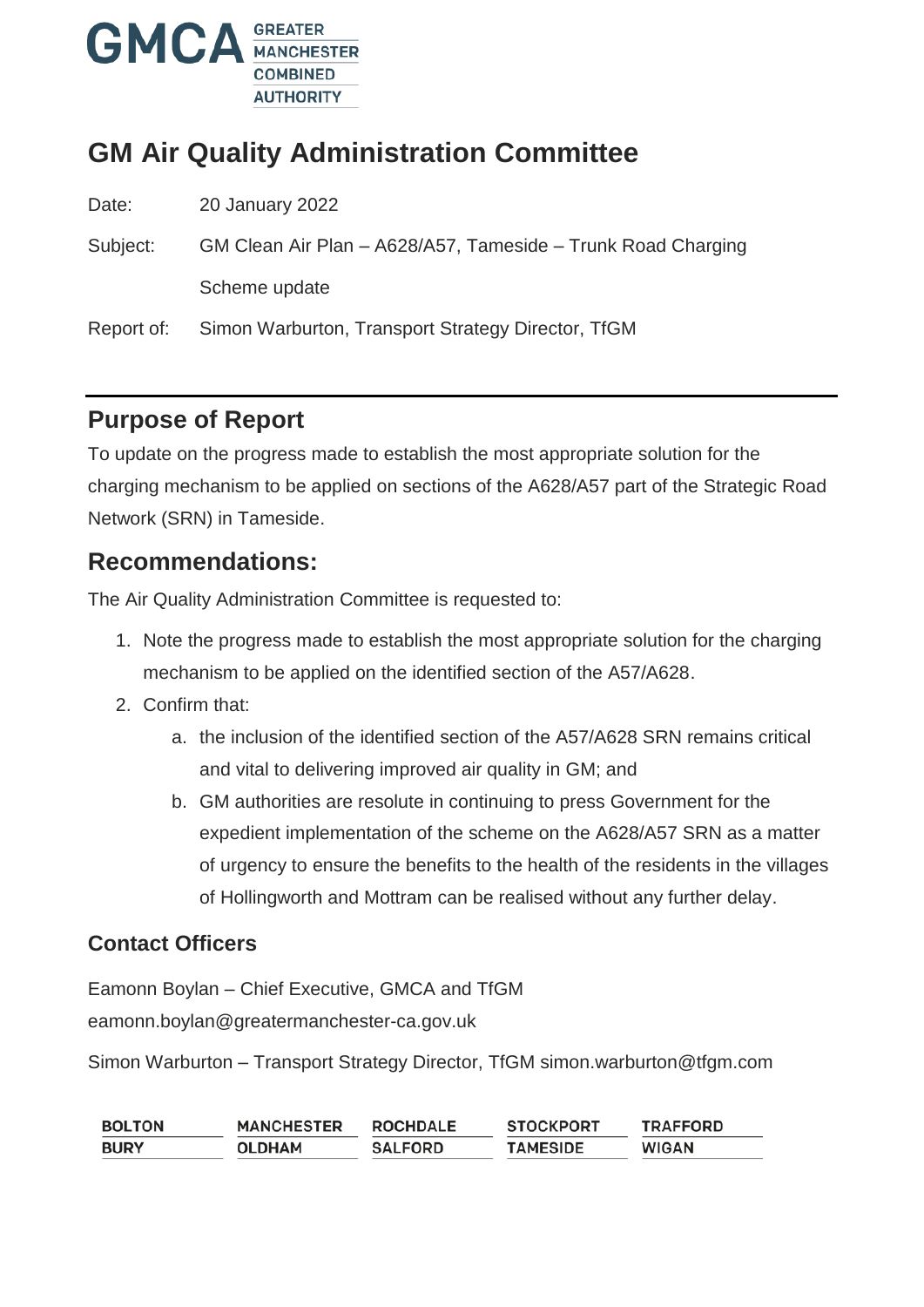Liz Treacy – GMCA Solicitor and Monitoring Officer

liz.treacy@greatermanchester-ca.gov.uk

Megan Black – Interim Head of Logistics & Environment

megan.black@tfgm.com

### **Equalities Impact, Carbon and Sustainability Assessment:**

The GM CAP is a place-based solution to tackle roadside  $NO<sub>2</sub>$  which will have a positive impact on carbon.

### **Risk Management**

Initial risk register set out in Clean Air Plan OBC (March 2019).

### **Legal Considerations**

The legal consideration has been set out in the GMCA report of the GM Clean Air Plan, published on 21 June 2021<sup>1</sup>

### **Financial Consequences – Revenue**

Initial Financial Case set out in Clean Air Plan OBC (March 2019), with all development and delivery costs to be covered by central Government.

### **Financial Consequences – Capital**

Initial Financial Case set out in Clean Air Plan OBC (March 2019), with all development and delivery costs to be covered by central Government.

### **Number of attachments to the report: 0 (zero)**

## **Comments/recommendations from Overview & Scrutiny Committee**

Not applicable.

 $\overline{a}$ 

<sup>1</sup> [https://democracy.greatermanchester-](https://democracy.greatermanchester-ca.gov.uk/documents/s15281/GMCA%20210621%20Report%20Clean%20Air%20Plan%20-%20FINAL%20FINAL.pdf)

[ca.gov.uk/documents/s15281/GMCA%20210621%20Report%20Clean%20Air%20Plan%20-](https://democracy.greatermanchester-ca.gov.uk/documents/s15281/GMCA%20210621%20Report%20Clean%20Air%20Plan%20-%20FINAL%20FINAL.pdf) [%20FINAL%20FINAL.pdf](https://democracy.greatermanchester-ca.gov.uk/documents/s15281/GMCA%20210621%20Report%20Clean%20Air%20Plan%20-%20FINAL%20FINAL.pdf)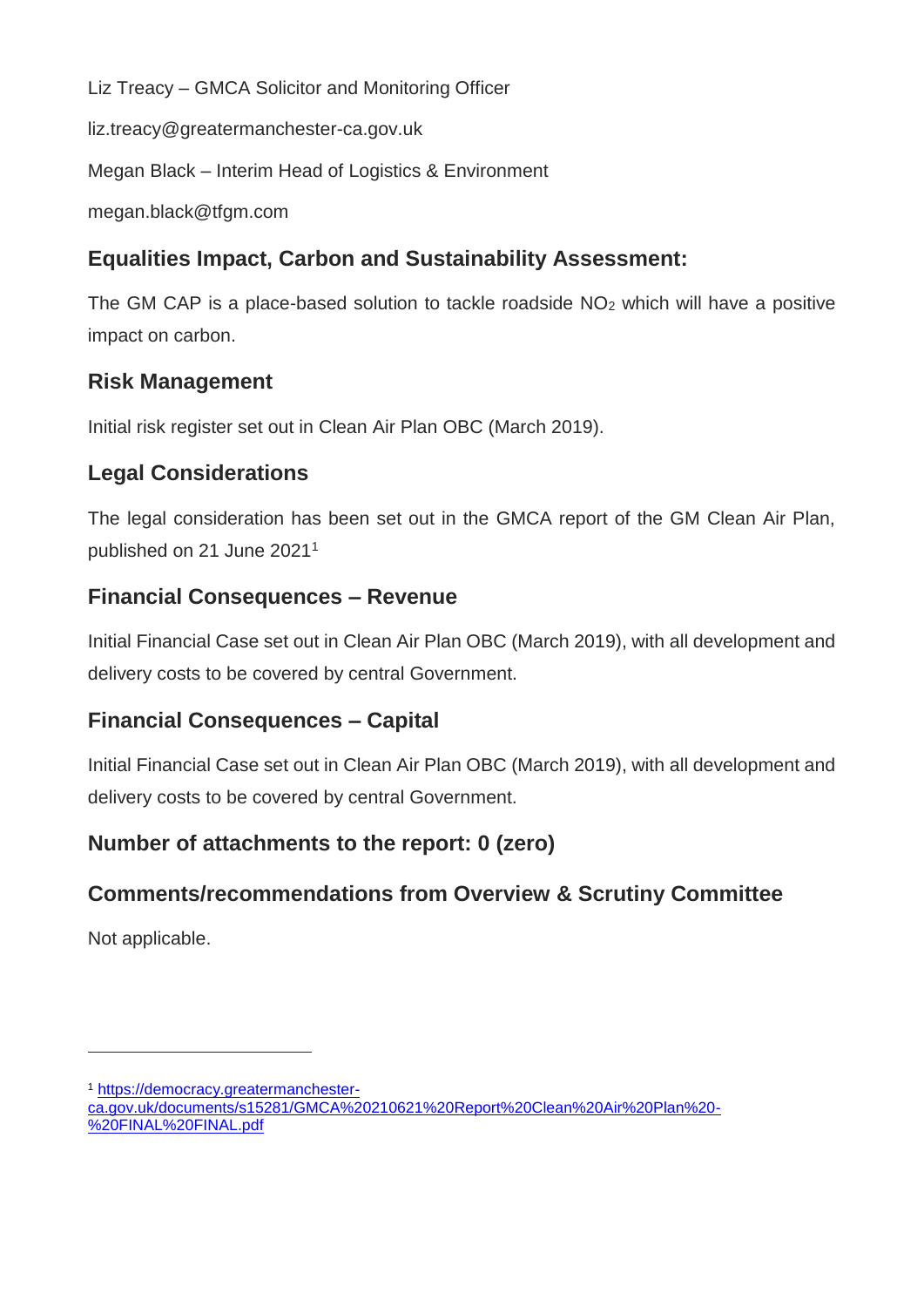## **Background Papers**

- 18 November 2021, report to the AQAC: GM Clean Air Plan GM Clean Air Funds assessment mechanism
- 18 November 2021, report to the CACC: GM Clean Air Plan GM Clean Air Plan Policy updates
- 13 October 2021, report to AQAC: GM Clean Air Plan Operational Agreement for the Central Clean Air Service
- 13 October 2021, report to CACC: GM Clean Air Plan Showmen's Vehicle Exemption
- 13 October 2021, report to CACC: GM Clean Air Plan Clean Air Zone daily charge refund policy
- 13 October 2021, report to CACC: GM Clean Air Plan A628/A57, Tameside Trunk Road Charging Scheme
- 21 September 2021, report to AQAC: GM Clean Air Plan Clean Air Zone: Camera and Sign Installation
- 21 September 2021, report to AQAC: GM Clean Air Plan Bus Replacement Funds
- 25 June 2021, report to GMCA: GM Clean Air Final Plan
- 31 January 2021, report to GMCA: GM Clean Air Plan: Consultation
- 31 July 2020, report to GMCA: Clean Air Plan Update
- 29 May 2020, report to GMCA: Clean Air Plan Update
- 31 January 2020, report to GMCA: Clean Air Plan Update
- 26 Jul 2019, report to GMCA: Clean Air Plan Update
- 1 March 2019, report to GMCA: Greater Manchester's Clean Air Plan Tackling Nitrogen Dioxide Exceedances at the Roadside - Outline Business Case
- 11 January 2019, report to GMCA/AGMA: Clean Air Update
- 14 December 2018, report to GMCA: Clean Air Update
- 30 November 2018, report to GMCA: Clean Air Plan Update
- 15 November 2018, report to HPEOS Committee: Clean Air Update
- 26 October 2018, report to GMCA: GM Clean Air Plan Update on Local Air Quality **Monitoring**
- 16 August 2018, report to HPEOS Committee: GM Clean Air Plan Update
- UK plan for tackling roadside nitrogen dioxide concentrations, Defra and DfT, July 2017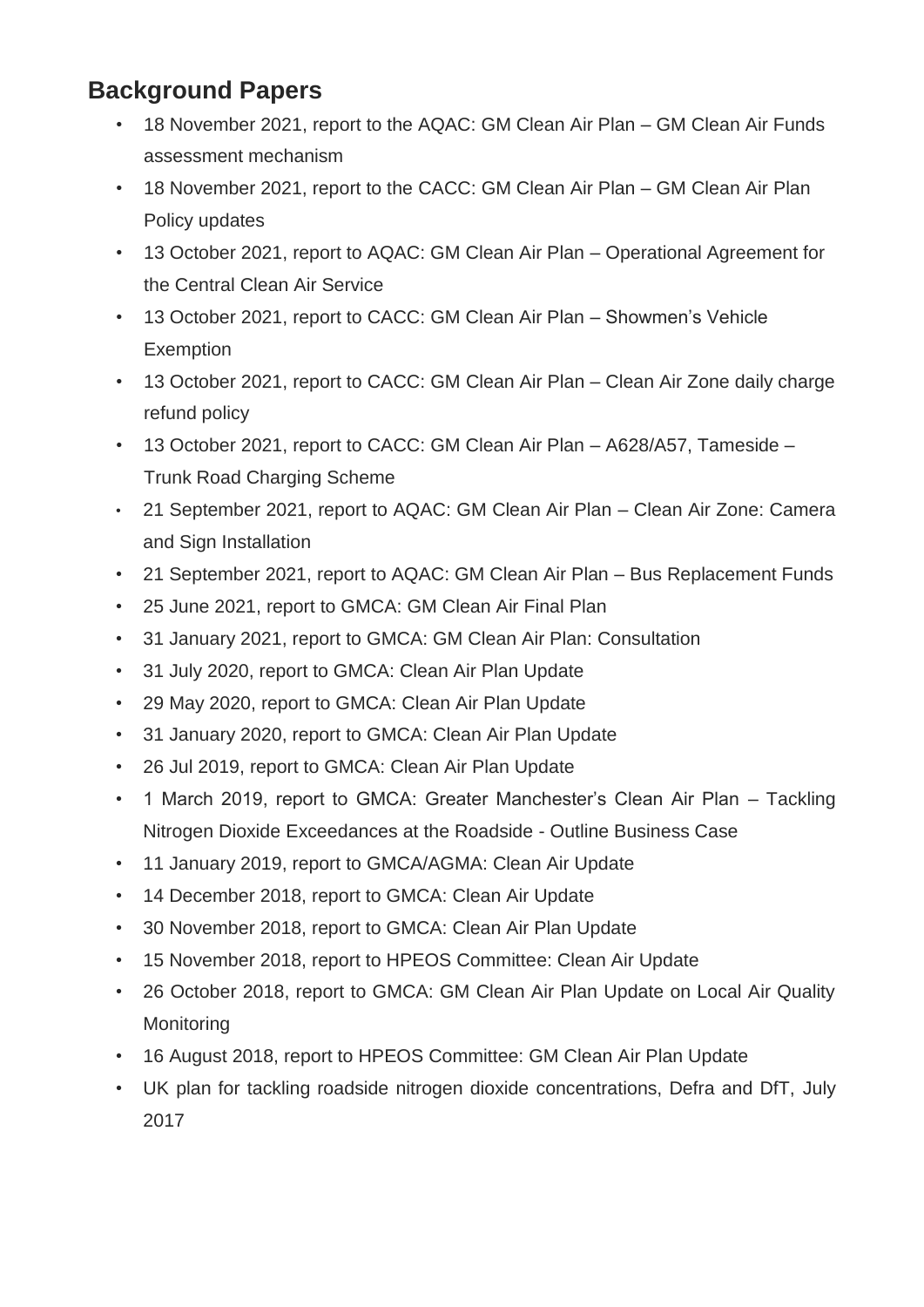# **Tracking/ Process**

Does this report relate to a major strategic decision, as set out in the GMCA Constitution

No

 $\overline{a}$ 

# **Exemption from call in**

Are there any aspects in this report which means it should be considered to be exempt from call in by the relevant Scrutiny Committee on the grounds of urgency? No

## **GM Transport Committee** Not applicable

## **Overview and Scrutiny Committee** Not applicable

# **1. Background – GM Clean Air Plan**

- 1.1.The Government has instructed many local authorities across the UK to take quick action to reduce harmful Nitrogen Dioxide (NO<sub>2</sub>) levels following the Secretary of State issuing a direction under the Environment Act 1995. In Greater Manchester, the 10 local authorities, the Greater Manchester Combined Authority (GMCA) and Transport for Greater Manchester (TfGM) are working together to develop a Clean Air Plan to tackle NO2 Exceedances at the Roadside, herein known as Greater Manchester Clean Air Plan (GM CAP).
- 1.2.The core goal of the GM CAP is to address the legal requirement to achieve compliance with the legal Limit Value (40  $\mu$ g/m<sup>3</sup>) for NO<sub>2</sub> identified through the target determination process in Greater Manchester in the "shortest possible time" in line with legislation and Government guidance.
- 1.3.The Secretary of State issued a direction to the 10 local authorities in Greater Manchester in March 2020 that requires them to take steps to implement the local plan for NO<sup>2</sup> compliance, so that compliance with the legal limit for nitrogen dioxide is achieved in the shortest possible time, and by 2024 at the latest, and so that exposure to levels above the legal limit for nitrogen dioxide are reduced as quickly as possible.
- 1.4.An eight-week statutory consultation on the GM CAP proposals took place in Autumn 2020. A report that set out the Greater Manchester Final Clean Air Plan and policy following a review of all the information gathered through the GM CAP consultation and wider data, evidence and modelling work has been agreed by the ten GM Local Authorities.
- 1.5. This includes the GM Clean Air Plan Policy<sup>2</sup>, that outlines the boundary, discounts, exemptions, daily charges of the Clean Air Zone as well as the financial support packages offered towards upgrading to a compliant vehicle, including the eligibility criteria to be applied.

<sup>2</sup>[https://assets.ctfassets.net/tlpgbvy1k6h2/2VNncClzejAvGh3CrVn0oo/827368f3971b13b9d79525c7c7a6009](https://assets.ctfassets.net/tlpgbvy1k6h2/2VNncClzejAvGh3CrVn0oo/827368f3971b13b9d79525c7c7a60094/GM_Clean_Air_Plan_Policy_following_Consultation.pdf) [4/GM\\_Clean\\_Air\\_Plan\\_Policy\\_following\\_Consultation.pdf](https://assets.ctfassets.net/tlpgbvy1k6h2/2VNncClzejAvGh3CrVn0oo/827368f3971b13b9d79525c7c7a60094/GM_Clean_Air_Plan_Policy_following_Consultation.pdf)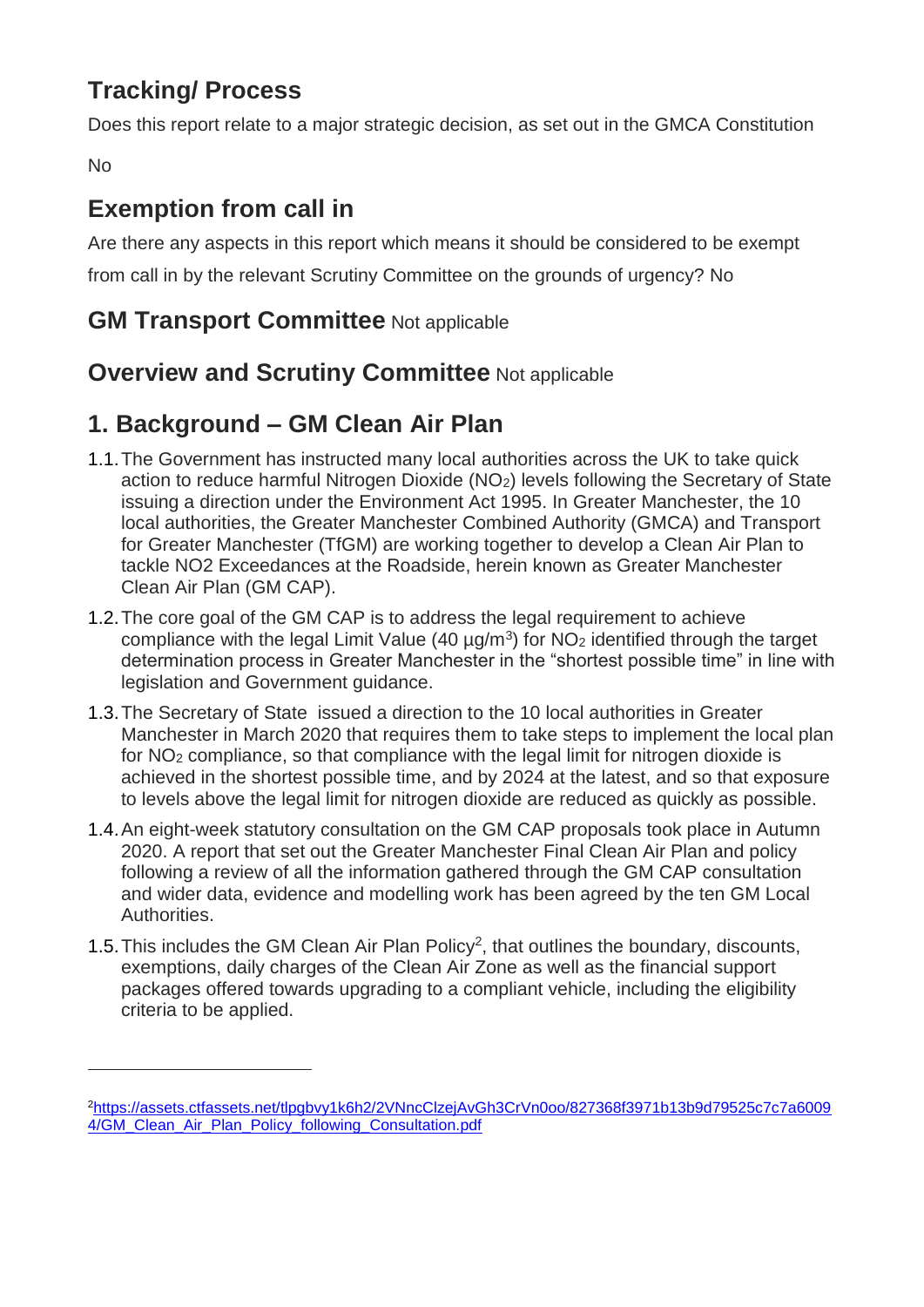## **2. Background – Inclusion of A628/A57 within the Greater Manchester's Clean Air Zone (CAZ)**

- 2.1.The GMCA GM Clean Air Final Plan report of 25 June 2021<sup>3</sup> detailed that the ten GM Authorities continue to ask the Government to direct Highways England to tackle NO2 exceedances on the Strategic Road Network (SRN) in the same way GM Authorities are having to take action on the local road network.
- 2.2.In particular it set out that Tameside MBC has highlighted to Ministers that the inconsistency in the Government's approach is leaving many residents unprotected, particularly, around the A628/A57, a strategically important trans-Pennine route that passes through the villages of Hollingworth and Mottram as a single carriageway. This route, managed by Highways England, will be left with NO<sub>2</sub> exceedances that are not being addressed, despite the area being declared as part of GM's Air Quality Management Area.
- 2.3.As previously reported to GMCA on 25 August 2020, Tameside MBC were notified that Government ministers have agreed to consider extending Greater Manchester's Clean Air Zone (CAZ) charges to the sections of the A628/A57 which form part of the Strategic Road Network, within the proposed CAZ boundary. The extension of any charges to the A628/A57 was subject to a full assessment of the potential impacts, to be led by National Highways<sup>4</sup>. This assessment covered air quality impacts on other roads, safety impacts, carbon impacts, as well as wider issues for National Highways, such as operational and network issues.
- 2.4.The report outlined that on 9 June Ministers wrote to the Leader of Tameside MBC to advise that following consideration of assessment provided by National Highways, Ministers have agreed to the inclusion of the identified section of the A57 and A628 within the Greater Manchester charging Clean Air Zone and that Government will work collaboratively with Tameside MBC, TfGM and National Highways to establish the most appropriate solution for the charging mechanism to be applied on this section of the Strategic Road Network within the current legislation and timeframe available.
- 2.5.The 10 GM Authorities in their consideration of the GM Clean Air Final Plan report all noted the Ministers' agreement to include the sections of the A628/A57 in Tameside which form part of the Strategic Road Network within the Greater Manchester's Clean Air Zone (CAZ) and their request for Tameside MBC, TfGM and Highways England<sup>5</sup> to establish the most appropriate solution for the charging mechanism to be applied on this section of the Strategic Road Network (SRN).
- 2.6.Section 165 of the Transport Act 2000 (TA 2000) provides that a joint local charging scheme may only be made in respect of roads for which any of the charging

 $\overline{a}$ 

<sup>&</sup>lt;sup>3</sup> Also considered by the GM Authorities through their own constitutional decision-making arrangements.

<sup>4</sup> On 19 August 2021 it was announced that Highways England changed its name to 'National Highways' reflecting the new focus the company has on delivering the government's £27bn strategic roads investment programme, while also continuing to set highways standards for the whole UK.

<sup>5</sup> Now National Highways